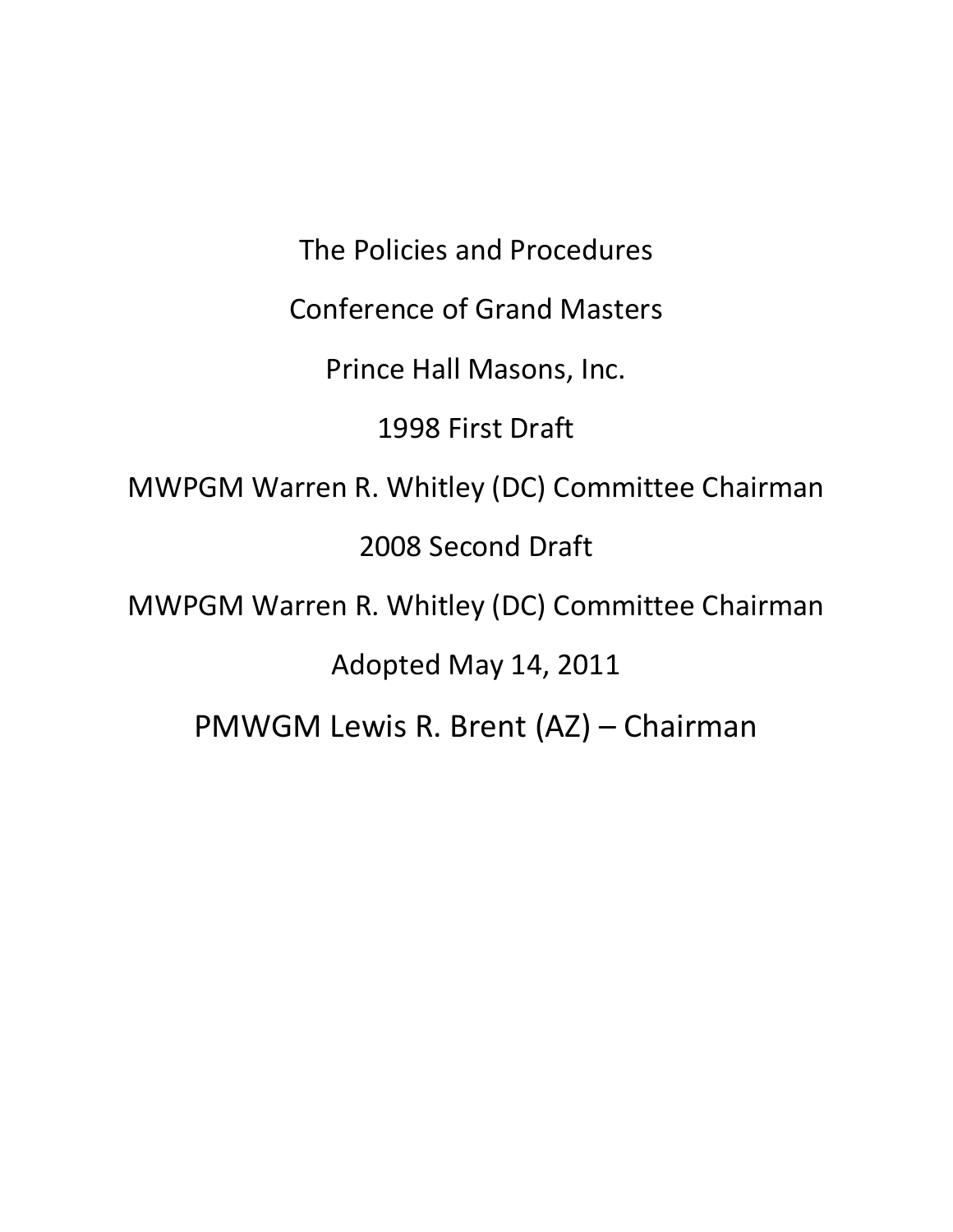# The Policies and Procedures

# Conference of Grand Masters

# Prince Hall Masons, Inc.

The Policies and Procedures Conference of Grand Masters Prince Hall Masons, Inc.

In agreeing upon a proper title for the proposed document, there is some overlapping of meaning in the terms used. Policy defines a plan or course of action intended to influence and determine decisions, actions, and other matters.

Procedure describes a way of performing or affecting something or it is a series of steps taken to accomplish an end.

Other terms used by various regions and/or Jurisdictions include "traditions" and "guidelines." None of the titles is improper, but some are more descriptive than others are. Thus, while there is some redundancy, the Conference of Grand Masters may be better served by adopting the title suggested above.

#### **FORWARD**

Recognizing that the several Grand Masters in the Prince Hall Masonic Sodality are the Conservators of Freemasonry in their respective Jurisdictions, and that the right of Conservatorship is an inherent right, and that collectively, as a Conference of Grand Masters, it becomes necessary to frame the following policies and procedures as a Conference of Grand Masters.

As a Masonic Conference, on an interstate, regional, national, and international level, by virtue of the Masonic concept of sovereignty and the policy, practice, and tradition of exclusive jurisdiction, it can only be an assembly gathered to improve the social, civic, and fraternal relationships that affect the Fraternity.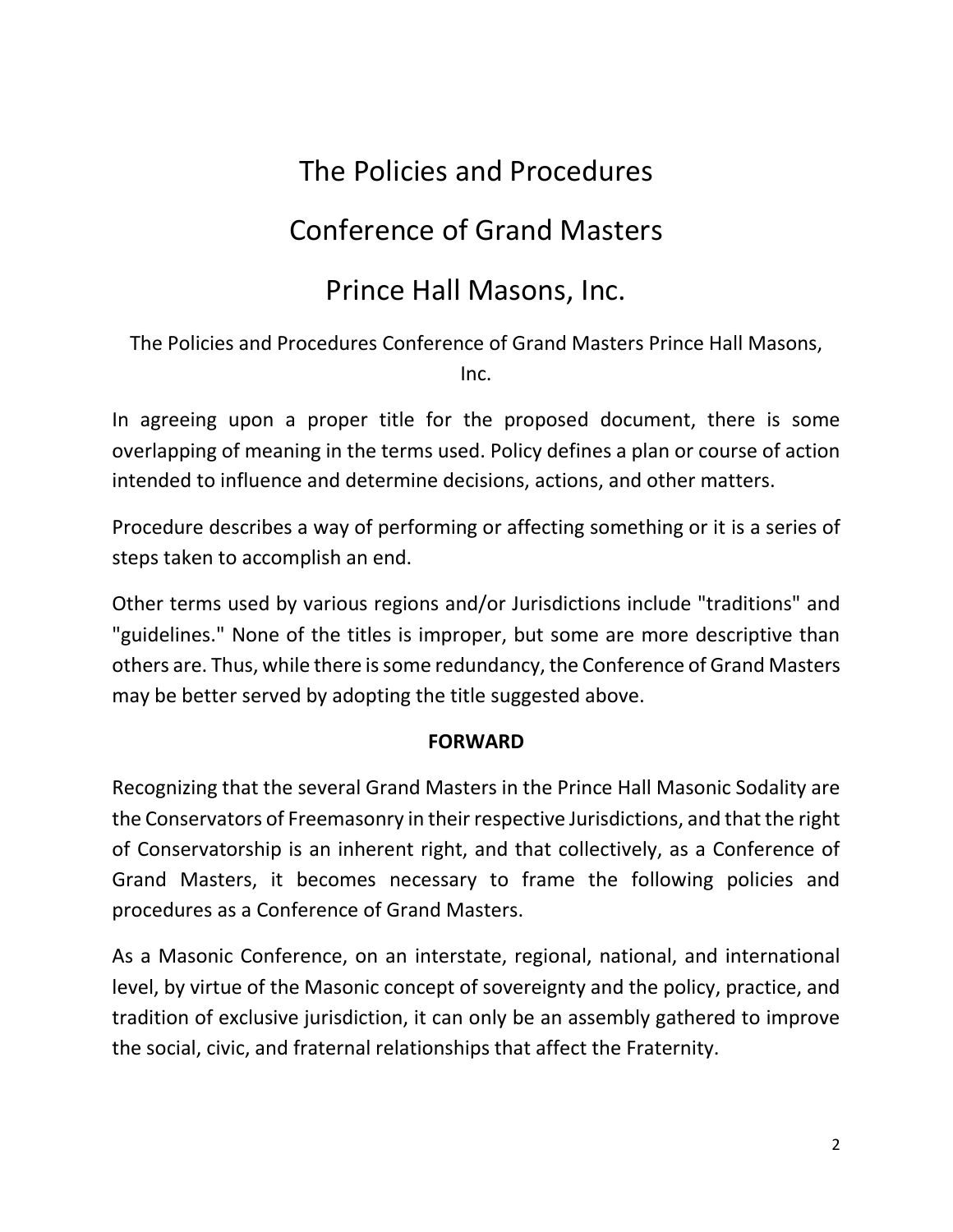Privileged only to discuss debate and promote ideas for analysis and/or consensus opinion. It may suggest or recommend implementation of such ideas as may benefit the Fraternity.

The Conference of Grand Masters does not have legislative authority or power except that granted for the Conference to operate when convened. It is by mutual consent that the Conference exists and functions. Each represented Jurisdiction is Sovereign unto its self.

## **POLICIES**

#### **Mission**

The Conference is an opportunity for jurisdictions to come together to discuss conman ideas, share information and recommend procedures that will lead to consistency and promote Prince Hall Masonry by addressing issues that will insure the future of Prince hall masons throughout the world.

### **Objective**

The objective of this Conference of Grand Masters, Prince Hall Masons, Inc., shall be to perpetuate fraternal harmony among Grand Masters of Grand Lodges of the Masonic Jurisdictions; to share constructive ideas, to promote and encourage community involvement encourages a positive relationship with the local and national business sector, to conduct educational workshops and seminars, to support charitable organizations and agencies that assist those persons less fortunate than

ourselves; and to extend strong educational support to our youth through annual scholarships.

### **Meeting**

The Conference of Grand Masters usually convenes annually on the Wednesday after Mother's Day. The Time and Place Committee determine the Host Jurisdiction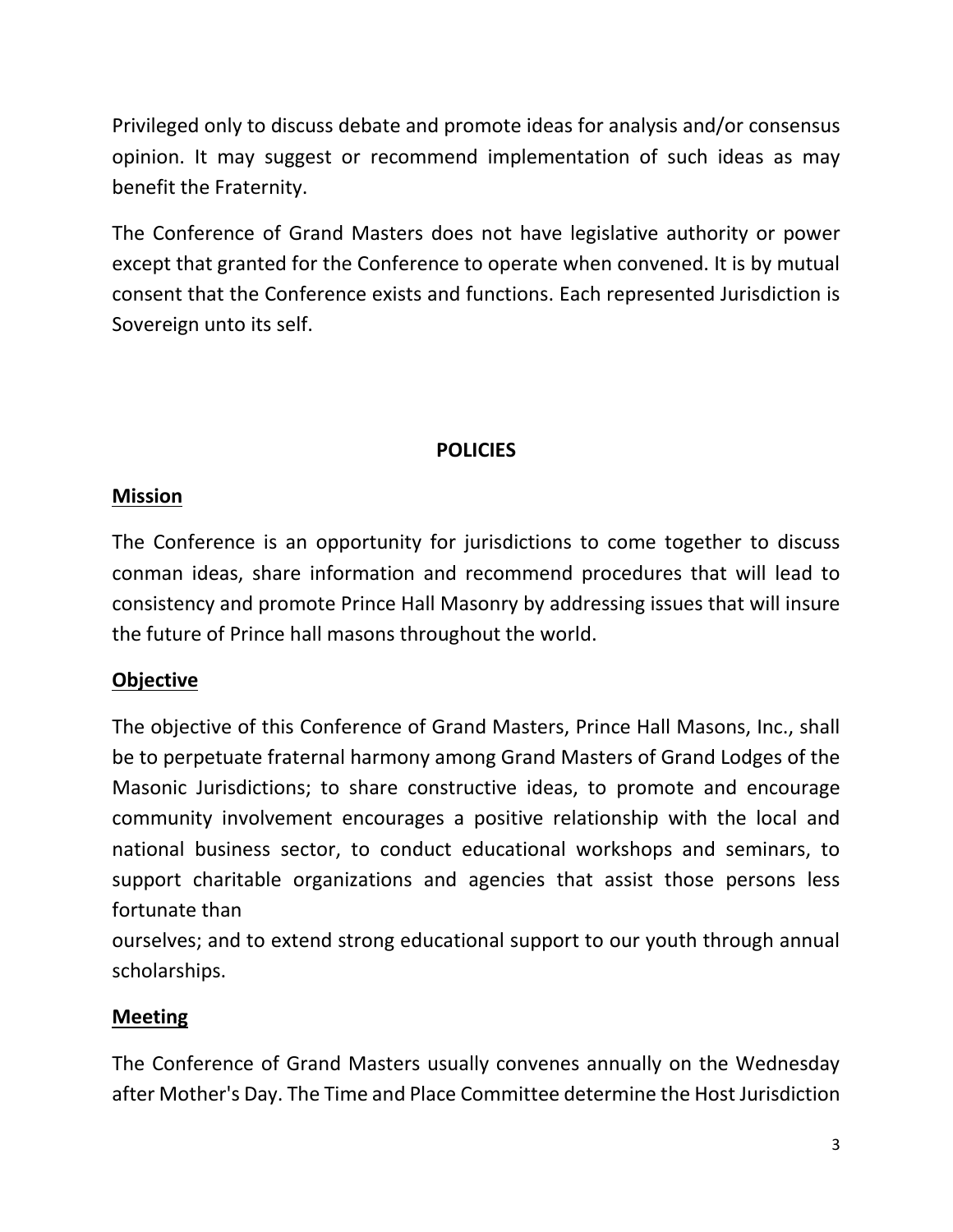of the Annual meeting. However, to commemorate our founding Father Prince Hall, the Conference will meet in Boston, Massachusetts every tenth (10th) year.

## **On Recognition**

The Conference is mindful that all Grand Masonic Jurisdictions are Sovereign, operating without fear or favor as their members so desire, and that the question of recognition by Caucasian Masons is a controversial one.

The Conference still believes that in the interest of Prince Hall Masonic Solidarity, open discussions (pro

and con), that might be or perceived to have a positive or negative impact on Prince Hall Masonry should take place at the Conference. Further, that a Grand Masonic Jurisdiction, it is free to seek or accept recognition from whomever it pleases.

The Conference would ask those Jurisdictions with such relationships to share such information with the Conference.

As a Conference, it shall be noted that no Grand Masonic Jurisdiction should be subjected to ridicule, castigation, or any other act at any time, whether that jurisdiction is for or against "recognition." The heritage and future of Prince Hall Masonry is to be protected. Recognition is commonly framed as a "removal of the stigma of illegitimacy "nothing more and nothing less.

### **CONFERENCE OF GRAND MASTERS**

The Grand Masters of the jurisdictions that make up the Prince Hall Masonic Sodality have formed the Conference of Grand Masters whose purpose is to foster progress and well-being for Prince Hall Masons wherever dispersed around the globe. It is an advisory body, assuming no powers except those agreed upon by the Grand Masters when in attendance at anyone meeting.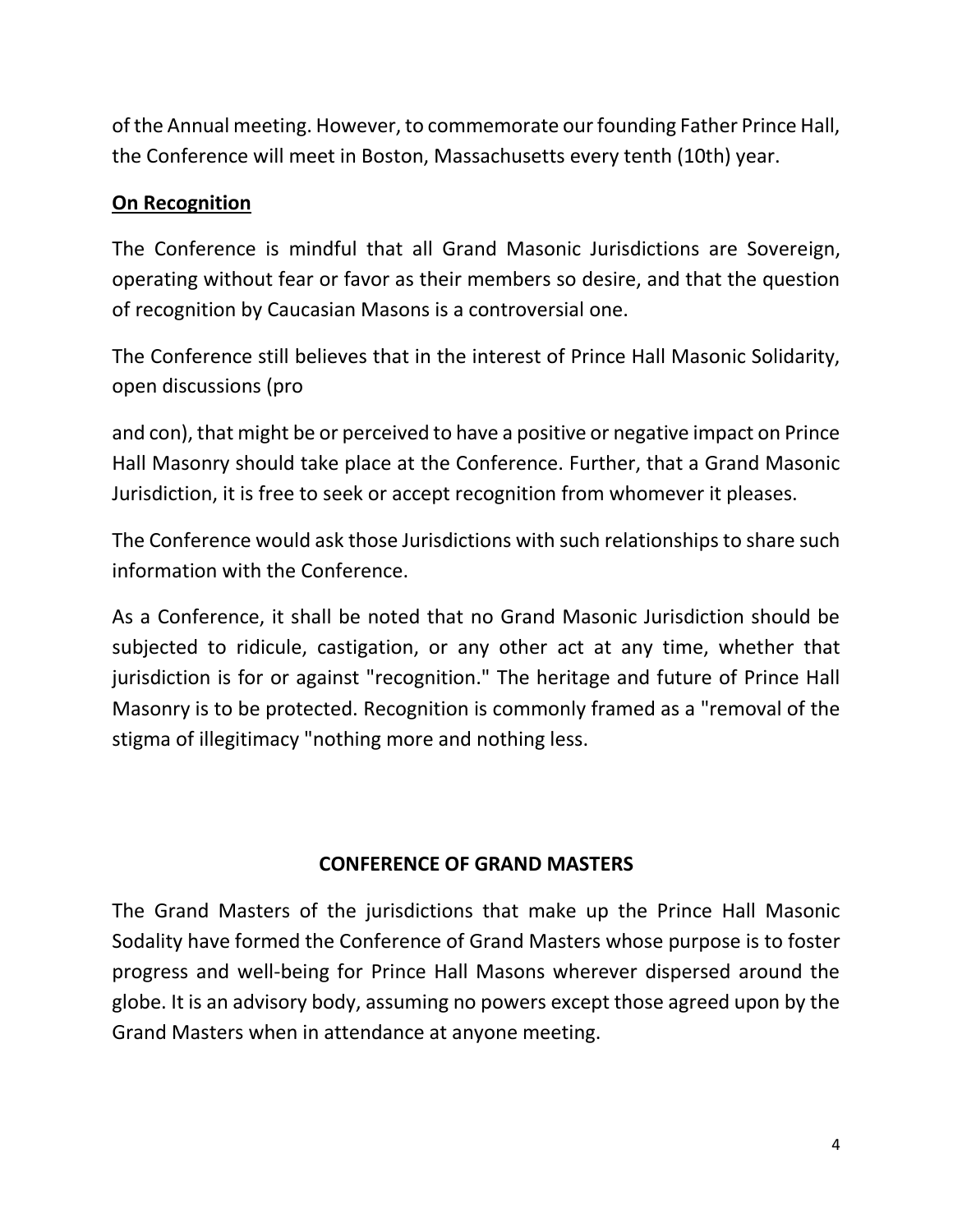As a matter of tradition and law by the several Grand Jurisdictions, the following bodies of Prince Hall Free Masonry are recognized as being either concordant, append ant, adoptive, or affiliated:

- 1. Royal Arch Masons
- 2. Royal and Select Masters
- 3. Knights Templar Masons
- 4. Ancient and Accepted Scottish rite Masons
- 5. Adoptive Rite, Order of Eastern Star
- 6. Heroines of Jericho
- 7. Circle of Perfection
- 8. Cyrene Crusaders
- 9. Order of the Golden Circle

The above organizations are rooted in symbolic Masonry through the Master Mason, and by the right of recognition granted by the Jurisdictions represented in the Conference of Grand Masters. \*They shall frame their Constitutions and Bylaws, and administer and enforce such laws pertaining to the governance of their members as long as those laws, rules and regulations, shall not be in conflict with those of the Grand Masonic Jurisdictions in which they reside. Each year the Conference will extend an invitation to the National Body Leaders of the Prince Hall Sodality to attend the annual meeting.

Further, the Conference each year may extend invitation, to the heads of governments or any other political, social, or otherwise designated field of endeavor which the Conference and/or the host Grand Master may choose.

Grand Masters, individually and collectively when appropriate, shall attend all Masonic meetings, in person or by representation.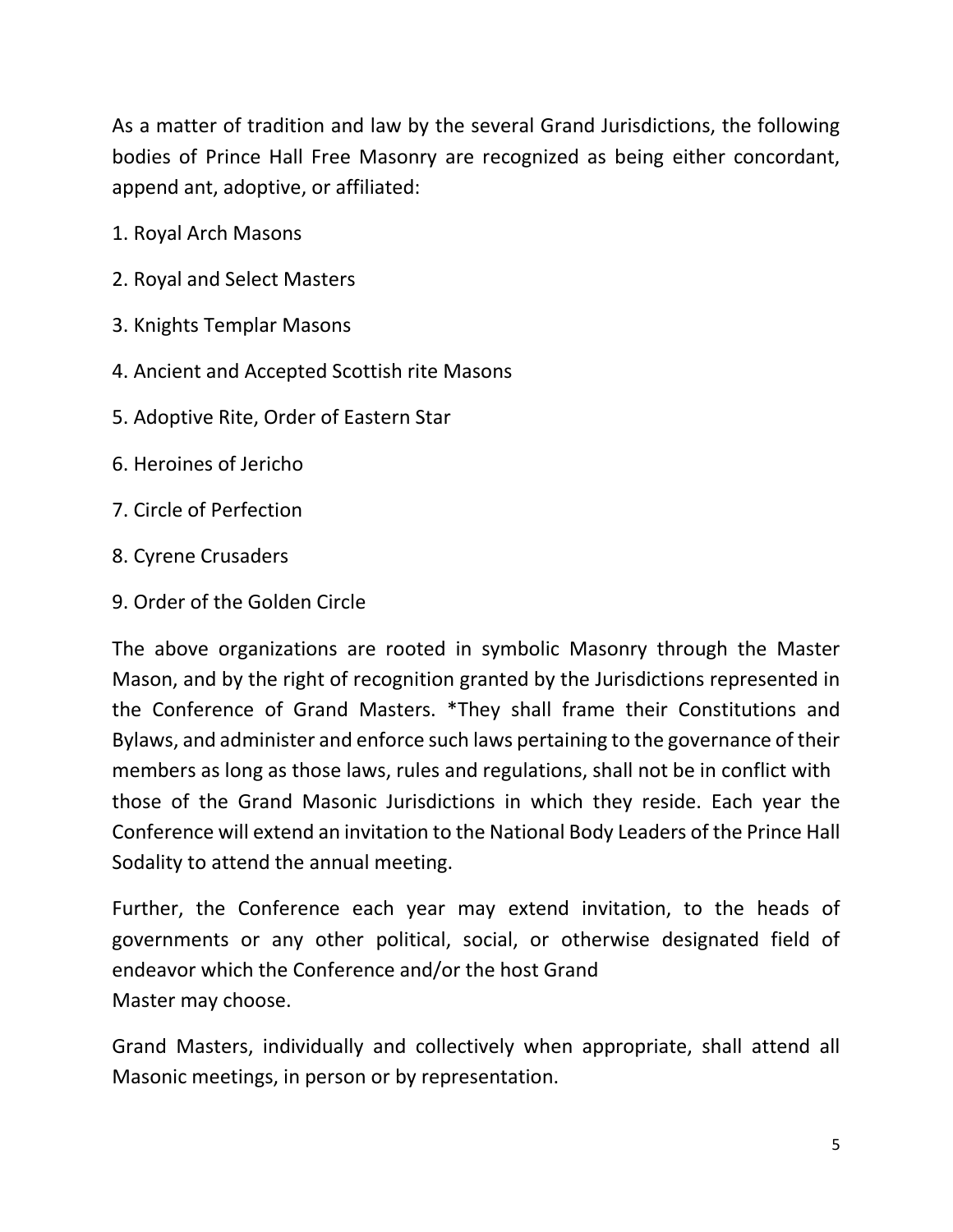#### **PROCEDURES**

#### **Executive Council**

The Executive Council consists of nineteen (19) members:

1. President (Must be a Grand Master or an actual Past Grand Master)

2. Vice President (Must be a Grand Master or an actual Past Grand Master)

3. Grand Masters representing the seven (7) regions of the Conference (His

Jurisdiction must be in the region he represents):

**North East Region** (Connecticut, Delaware, Massachusetts, New Jersey, New York, Ontario, Pennsylvania, Rhode Island, Alberta)

**Mid-Atlantic Region** (District of Columbia, Maryland, North Carolina, South Carolina, Virginia, West Virginia)

**South East Region** (Alabama, Bahamas, Florida, Georgia, Mississippi, Tennessee, Caribbean)

**Mid-West Region** (Illinois, Indiana, Iowa, Kansas, Kentucky, Michigan, Minnesota, Missouri, Nebraska, Ohio, Wisconsin

**South West Region** (Arkansas, Louisiana, Oklahoma, Texas)

**Pacific Rim Region** (Alaska, California, Idaho-Montana-Oregon, Washington, Hawaii)

**Four Comers Region** (Arizona, Colorado, Nevada, New Mexico)

4. Seven (7) Past Grand Masters

5. Executive Secretary (Must be a current or past elected Grand Lodge Officer)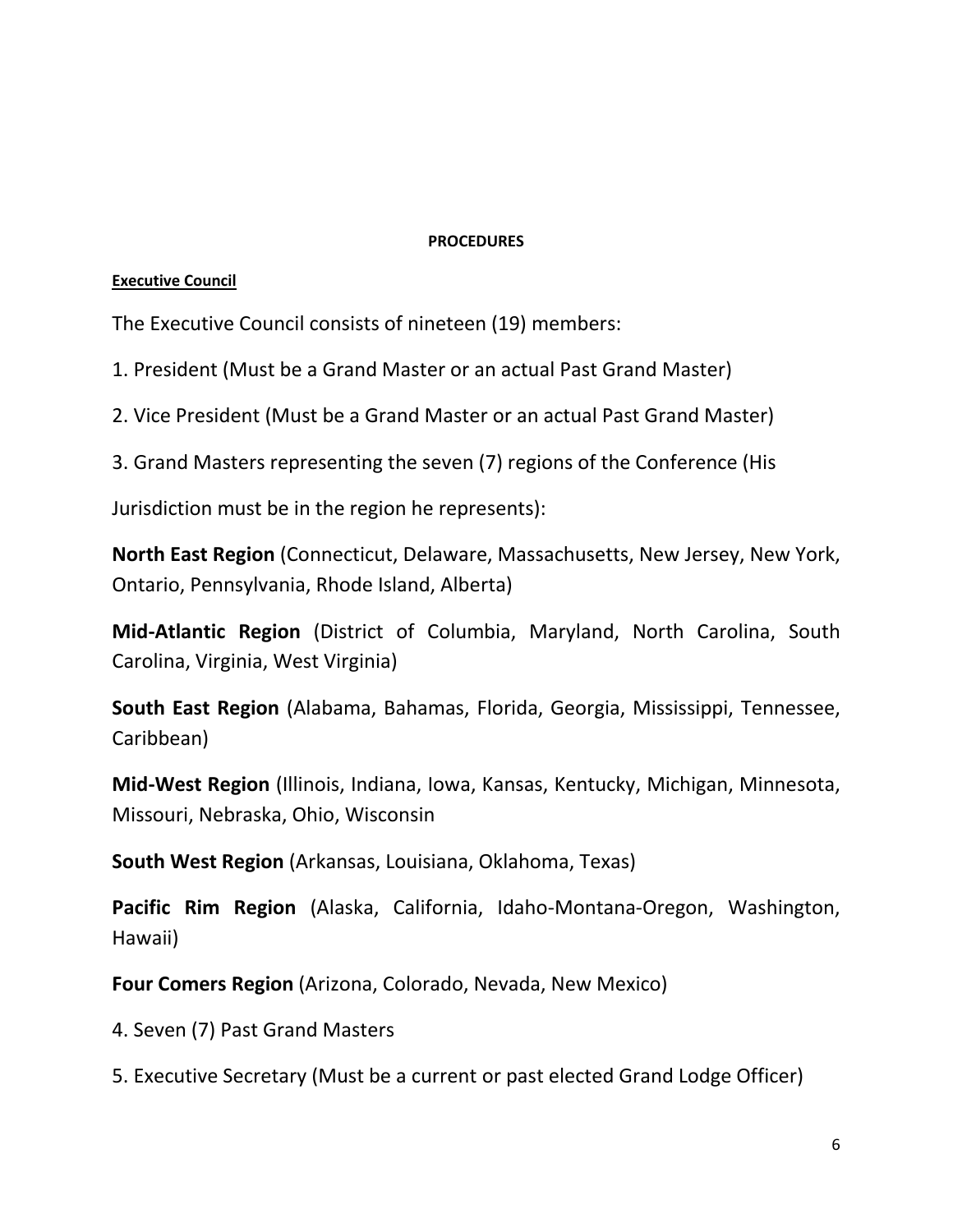6. Executive Treasurer (Must be a current or past elected Grand Lodge Officer)

7. Assistant Executive Secretary (Appointed by President)

8. Financial Secretary (Appointed by President)

The President, Vice-President, Executive Secretary, Executive Treasurer are elected annually. Past Grand Masters (At Large delegates) shall be elected annually to serve not more than two 2) successive three (3) year terms.

All nominations for vacant offices will be made in Executive Session.

The President of the Executive Council shall be the spokesman on all matters agreed upon by the Conference and have full authority to speak for the Prince Hall Sodality at appropriate times and on public occasions.

#### **VOICE AND VOTE**

Grand Masters and Past Grand Masters on the Executive Council are the only ones with voice and vote on all subjects in the Conference.

Past Grand Masters, without permission from their Grand Master, have voice and vote on all subjects except voting for the Office of President.

Registered Deputy Grand Masters can speak and have voice without the permission of their Grand Master. They cannot make or second motions. They do not have a vote, the exception being if they have been designated by their Grand Master to be his Official Representative.

In the Executive Council sessions all members, elected and appointed, have voice and vote on all subject matter before the Executive Council.

#### **Standing Committees**

- 1. Audit Committee
- 2. Budget Committee
- 3. Masonic Recognition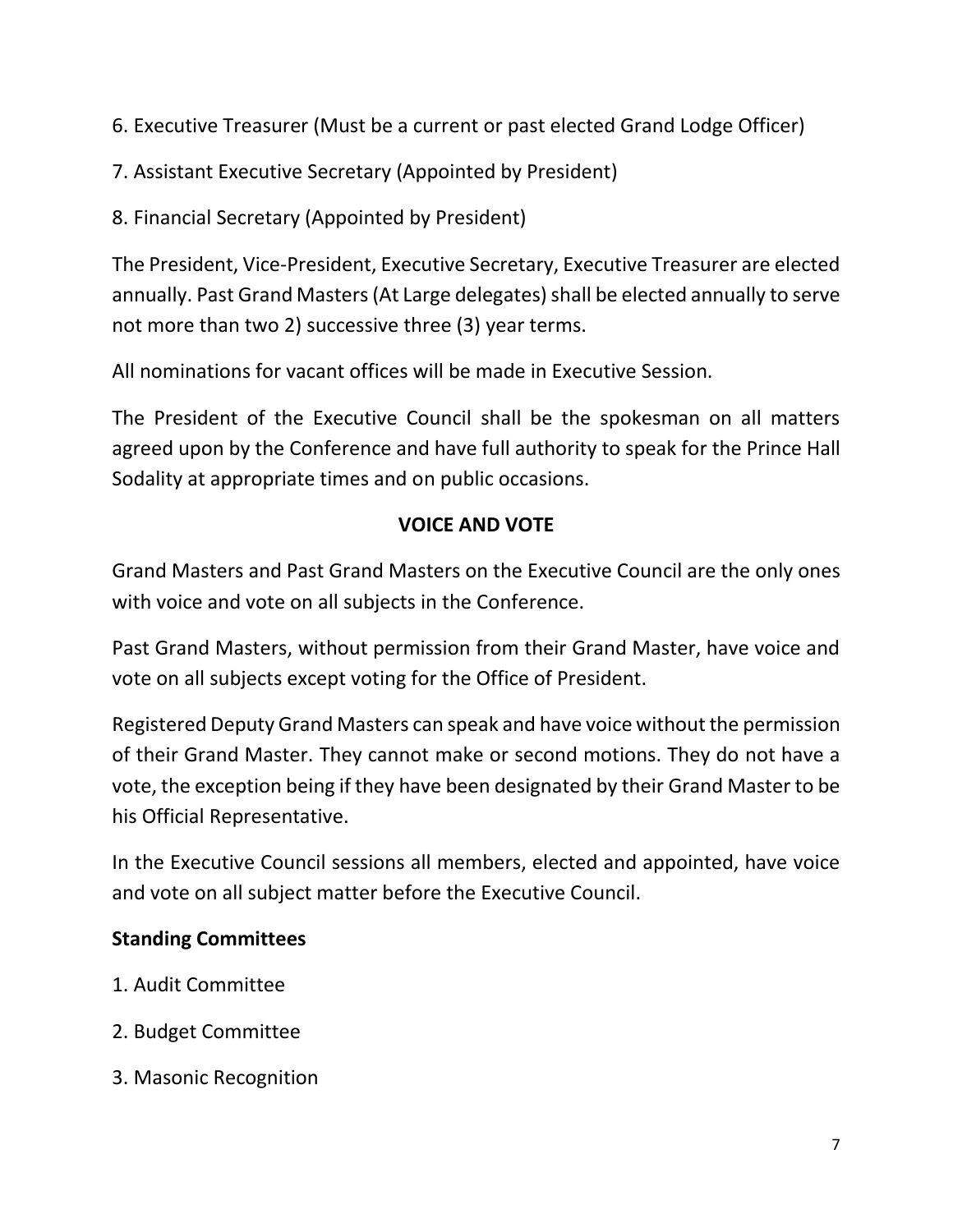- 4. Bogus Masonry
- 5. Community Public Relations
- 6. History Education
- 7. Protocol
- 8. Jurisprudence
- 9. Time and Place

Additional Committees may be appointed by the Conference President as needed.

## **Financial Responsibility**

By virtue of his office, the President's lodging for the duration of the Conference should be secured as a courtesy of the hotel, such arrangements to be made under the direction of the Convention Coordinator. Additionally, the President's registration fee for the Conference should be waived. The same privileges (lodging and registration) should be extended to the Vice President with proper arrangements having been made.

### **Agreement of Conference Members**

That an agreement be signed by all sitting Grand Masters to be passed on to their successors, that the Prince Hall Masonic Jurisdictional boundaries and territories as of May in the year of our Lord 1995, in the year of Light 5995, will be honored and respected against what is commonly known as Masonic invasion or encroachment, unless it is mutually (by parties involved) determined that the territory in question is unencumbered.

Further, that each jurisdiction will show all territories on their letterhead, if practical, and if not, will file same with the Executive Secretary of the Conference of Grand Masters, should said territories lie outside the boundaries of the particular Grand Masonic Jurisdiction. If any Prince Hall Grand Masonic Jurisdiction "invades" or is "invaded" by another, the two will bring the matter before the Conference of Grand Masters for discussion, and the Conference will make a determination of the matter.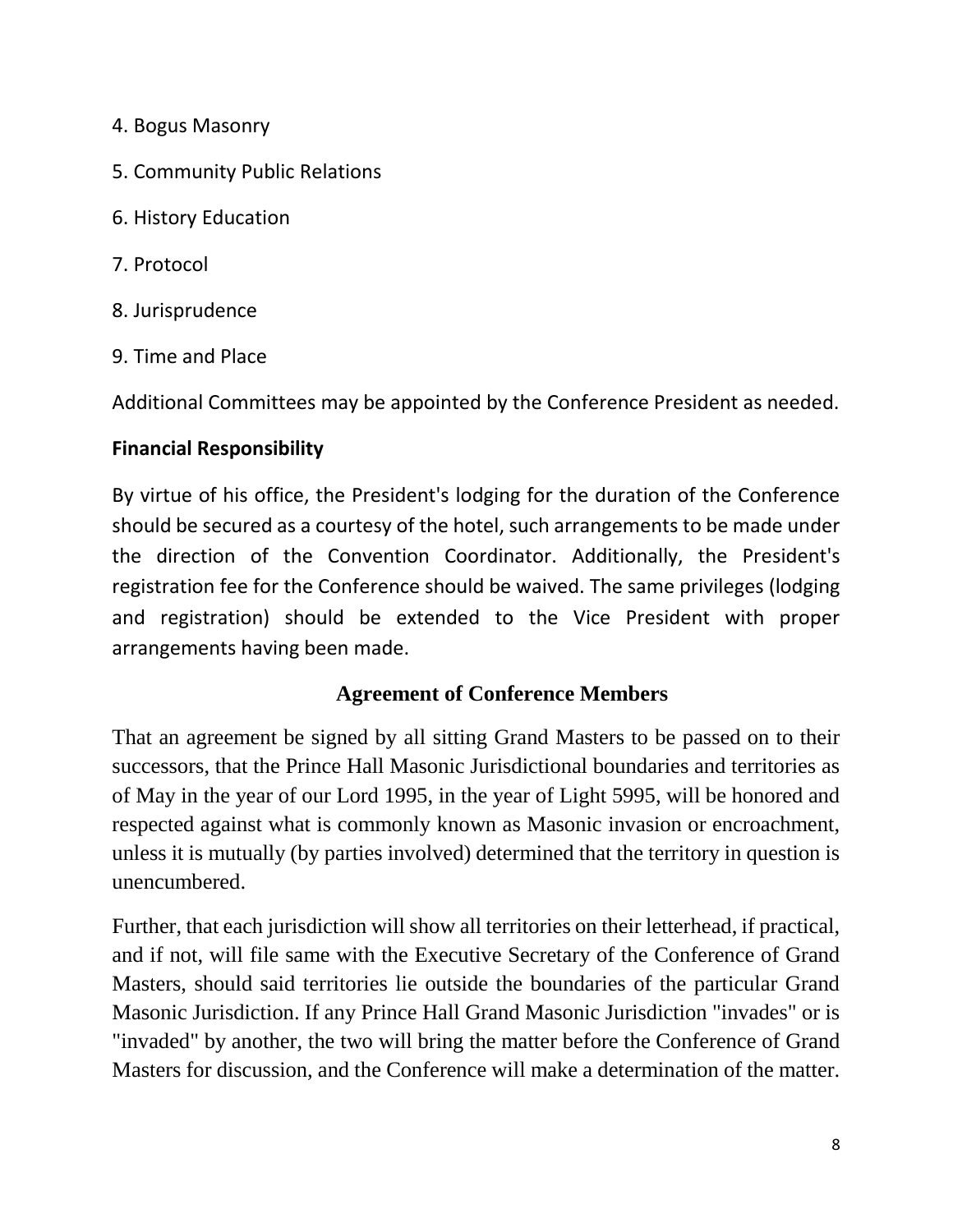#### **PROTOCOL**

#### **Respect and Honor**

Masonry has maintained a high standard of decorum, which has lifted it above all other orders of similar design. It owes much of its success to men who are willing to follow very closely the ancient traditions that have made quite ordinary men radiant and lifted them to a pedestal crowning them with manners as traditions of Masonic etiquette.

In every occupation, due respect should be paid to rank, otherwise all ambition and progress would cease. This is why Masonry makes part of its creed, respect for all seniority. Rank and title should be given due recognition at the proper place and time.

Inherent in the prerogatives of a Grand Master is being the Head of the whole Fraternity, and is not only entitled, but also bound in faithful discharge of his duty. To superintend the transactions of the Craft and to interfere in all congregations of Masons to prevent the commission of wrong and to see that the Landmarks and usages of antiquity and the Constitution and Laws of the Grand Masonic Fraternity are preserved and obeyed. As the Chief Executive of the Order, He is entitled to the respect and dignity appertaining to his office.

The Grand Master is the highest officer in Prince Hall Masonry, and as such, is to be afforded due respect and honor as pertains to his office at all Masonic functions, of whatever Masonic body.

This includes, but is not limited to place of honor, regardless of the function or attendees, whether it is local, regional, national, or international. If a Grand Master is a guest in another jurisdiction, it would be incumbent upon the host Grand Master at such gatherings to see that due respect, honor and decorum are given, or that Masonic protocol is observed.

Visiting Grand Masters are the guests of the host Grand Master, and not of the functioning Masonic body. Any breach of the above would be brought to the attention of the host Grand Master for proper actions and/or corrections.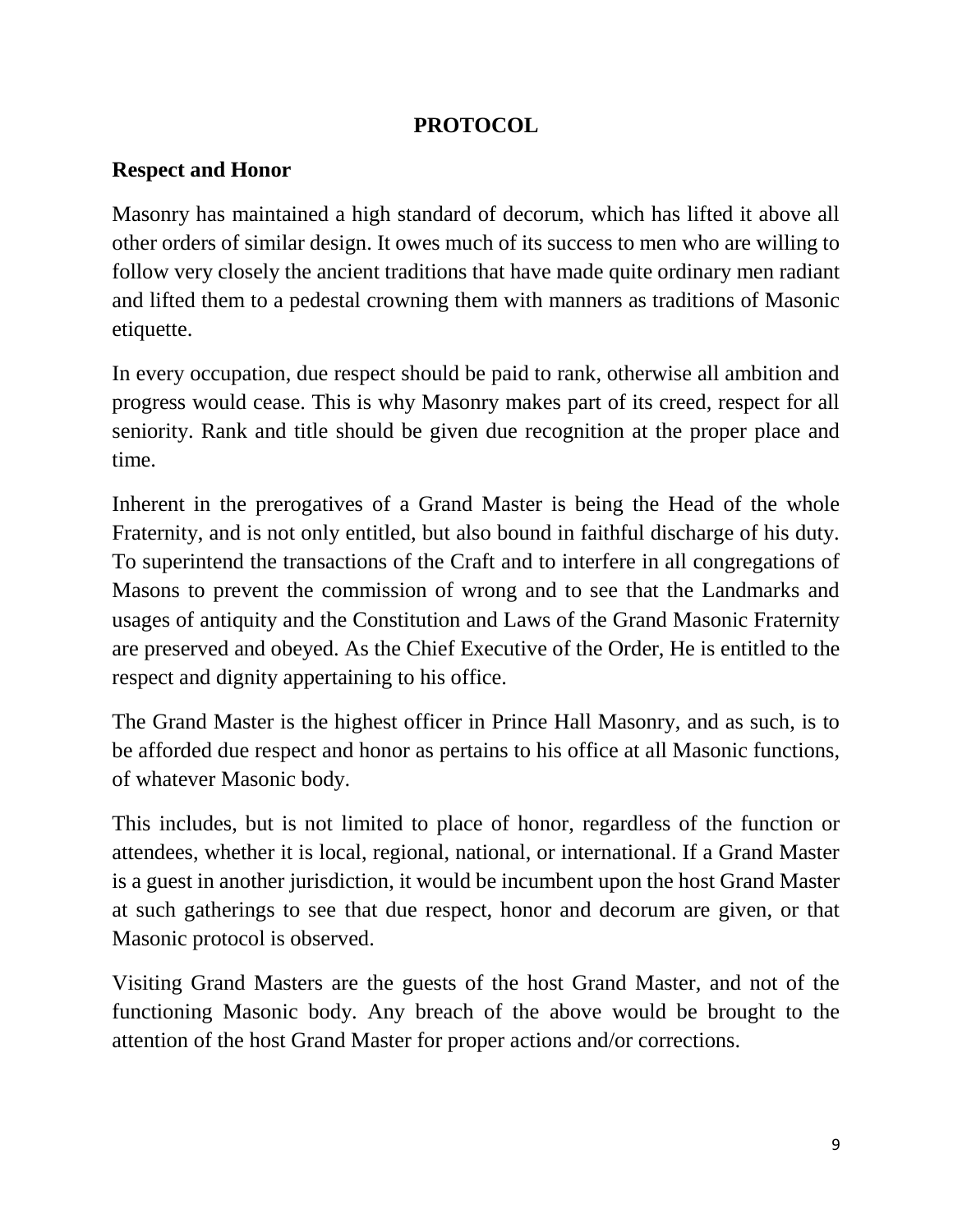In the Conference of Grand Masters all Grand Masters are Sovereign in their own right and as such, should be and will be treated with the due respect each rightfully deserves. Recognizing the confusion that could exist in a body such as the Conference of Grand Master, the Grand Masters exercising the wisdom of the Solomon they represent, have agreed to abide by the Protocol established by the Host Jurisdiction in which the Conference will be held.

Further, they have agreed that once established, the Host Grand Master should allow the President of the Conference or Presiding Officer to preside over the business of the Conference. At all times due and proper respect will be given to the Host Grand Master, to the President or Presiding Officer, and to the attending Grand Masters or their Official Representative.

The Conference leadership will occupy seats of honor on the podium during the opening ceremonies and at the head table during the two (2) luncheons and at the banquet. The head table will include but not limited to the President, Vice-President, each of the seven Regional Chairman, State and Local Officials and the Heads of National Bodies.

## **National Bodies**

Each year the Conference will extend an invitation to the National Body Leaders of the Prince Hall Family. Further, the Conference each year would extend an invitation, to the heads of governments or any other political, social, or otherwise designated field of endeavor, which the Conference and/or the host Grand Master may choose.

In meetings of National Bodies, the Host Grand Master will be seated at the Head Table along with the President of the Conference of Grand Masters. Both will be properly received and introduced. The Host Grand Master will receive all attending Grand Masters as his guest. Prior to the meeting, the Host Grand Master will forward to all Grand Masters the dress code (regalia) for the receiving of Grand Masters in the National Body meeting.

Each host Grand Master should send to the National Body Leader, the customs and traditions to be honored while they are in his Jurisdiction and under his gavel. Due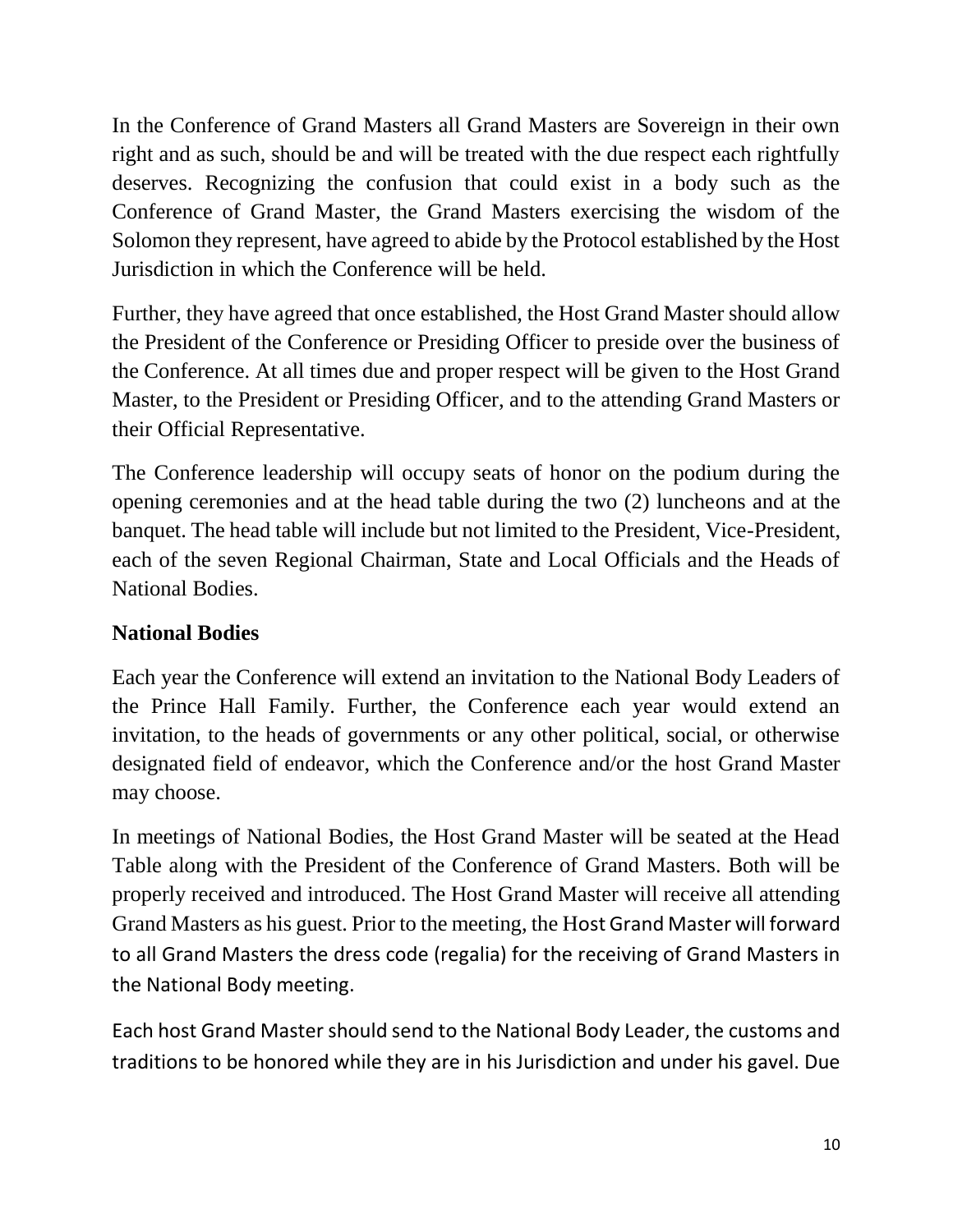respect and protocol should be given to the Host Grand Master, President of the Conference and to attending Grand Masters.

#### **SAMPLE AGENDA**

(May be modified as required

#### **Wednesday**

9:00 A.M. Registration

9:00 A.M. Opening session for Knights of Pythagoras

1:30 P.M. Foundation Board Meeting

2:00 P.M. Grand Masters Meeting

5:00 P.M. Steering Committee Meeting

#### **Thursday**

7:00 A.M. Executive Committee Breakfast (1<sup>st</sup> Executive Session)

8:00 A.M. Registration

8:30 A.M. Devotion

9:00 A.M. Official opening  $(1<sup>st</sup>$  General Session)

11:00 A.M. Committee's meet

12:00 P.M. Lunch

1:30 P.M. Committee's resume

5:00 PM. Recesses

6:00 P.M. Memorial Service

#### **Friday**

7:00 A.M. Executive Committee Breakfast (2<sup>nd</sup> Executive Session)

8:00 A.M. Devotion

9:00 A.M. Committee's resume (2<sup>nd</sup> General Session)